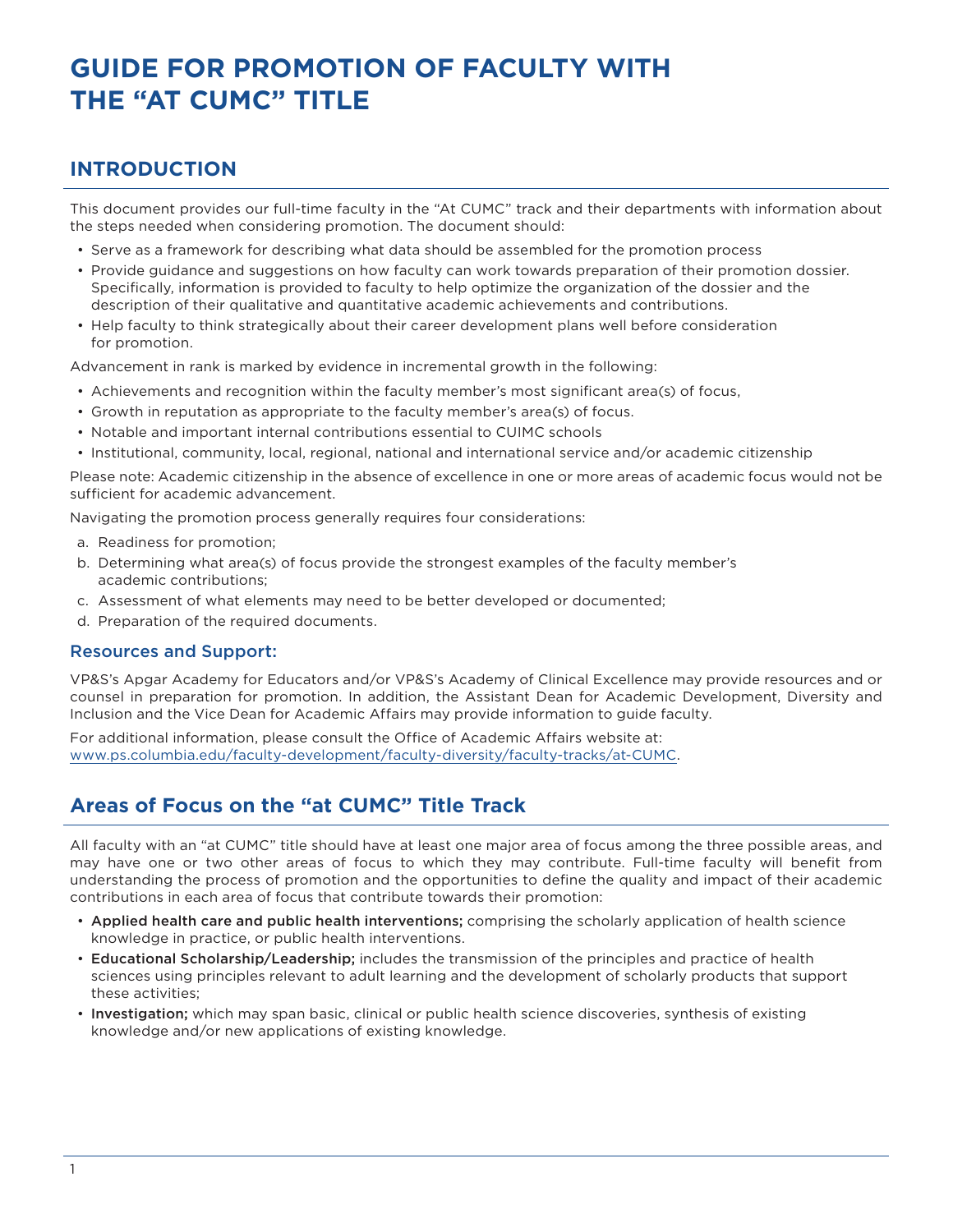#### **Figure 1: The Areas of Focus on the "at CUMC" Title Track**



Although the evidence to support promotion will vary depending upon the area(s) of focus, qualitative excellence is expected. In some areas of focus, such as investigation, national and/or international recognition of research contributions are the standard measures of accomplishment. In other domains, such as education and

applied healthcare/public health practice, internal, regional clinical initiatives or national recognition based upon clinical expertise, or participation in nationally recognized innovative educational programs or substantive institutional contributions may be an appropriate standard for advancement. To achieve the rank of full professor, faculty are required to have achievements that have been recognized beyond CUIMC or to have made more substantial unique and important contributions to CUIMC.

Many faculty make substantial contributions outside of a single area of academic focus. These activities are often of outstanding quality and importance, but are quantitatively less than work in faculty's primary area of focus. Nonetheless, these significant activities will supplement accomplishments in the main area(s) of focus, allowing the sum total of an individual's achievements to be considered in the evaluation for promotion.

At the time of promotion, all faculty contributions are considered. For example, outstanding educators may also be expert clinicians, or active clinicians might also contribute to important clinical research. A faculty academic profile might be thought of as the area under a curve, with some faculty filling the area with work in only one area of focus and others filling the area with work in more than one area of focus.

Evaluation of scholarly productivity: One of the key aspects of the evaluation for promotion is that contributions and achievements can be assessed through perceived *quality, impact and innovation of scholarly products*. Scholarly products and measures will vary according to the area of focus and individual field.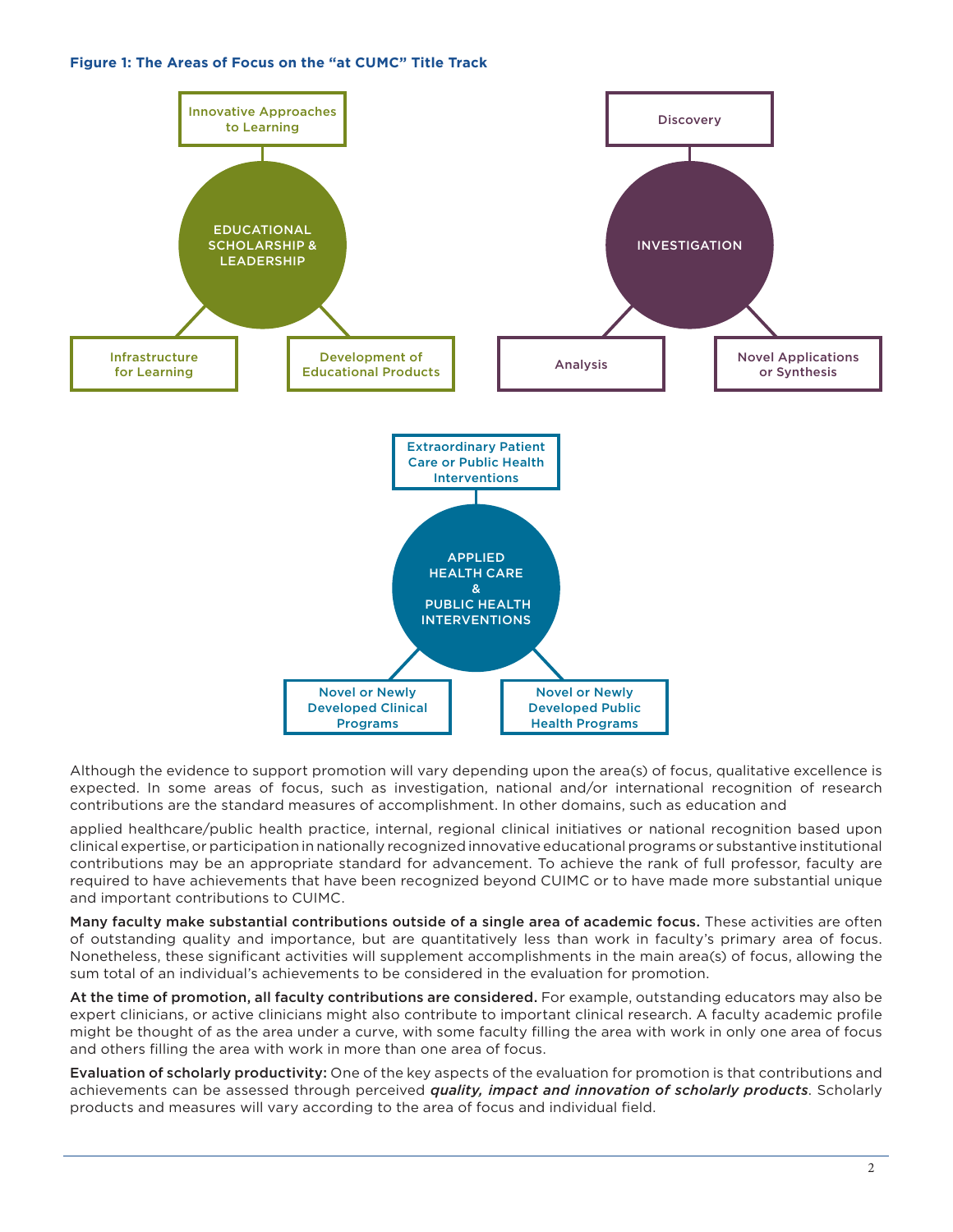A faculty member need not have examples of every type of scholarly product appropriate to the area of focus in their portfolio, but examples selected should be of sufficient quality to support an evaluation of quality and impact in the academic focus, and should be quantitatively appropriate to the academic rank and distribution of overall effort.

Promotion to the rank of "Associate Professor at CUMC" compared to promotion to "Professor at CUMC": requires substantially different levels of accomplishment, recognition and impact. Faculty promoted to Associate Professor should have a strong regional and in some cases an emerging national reputation in the major area of focus. Faculty at this level should be acknowledged by peers inside and outside of CUIMC as experts in their area(s) of focus. In contrast, promotion to the rank of Professor at CUMC should be marked by substantially more external recognition through more substantial quality and quantity of scholarly contributions and impact. Promotion to Professor requires national recognition of contributions within the area(s) of focus. Faculty at this rank should be widely acknowledged by peers inside and outside of CUIMC as exceptional within their area of focus.

Educational contributions are required for all faculty. The type and quantity will vary with the academic area(s) of focus and may occur in many settings. Educational contributions should be broader and more robust when the academic area of focus is educational scholarship and leadership.Evaluative data should be provided when available. Please consolidate evaluations so that only evaluations of the candidate are included in the dossier.

## **Framework for the Promotion Process**

Planning for academic advancement should begin at the time of appointment when the faculty member and departmental leadership jointly decide on the area(s) of focus that will be the concentration of the faculty member.

The process of promotion has clearly delineated steps. The steps include specific responsibilities for the faculty member, their department and their CUIMC school's committee on appointments and promotions (COAP). Each school has a committee on appointments and promotion (COAP) to consider "At CUMC" faculty appointments and promotions. School COAP committees consider each area of focus and the sum of accomplishments in all three of areas of focus.

Please consult your school's COAP guidelines for more information:

- Vagelos College of Physicians and Surgeons: [www.ps.columbia.edu/faculty-development/faculty-diversity/academic-appointments](http://www.ps.columbia.edu/faculty-development/faculty-diversity/academic-appointments)
- Mailman School of Public Health: [www.mailman.columbia.edu/sites/default/files/pdf/03\\_coap\\_guidelines.pdf](http://www.mailman.columbia.edu/sites/default/files/pdf/03_coap_guidelines.pdf)
- School of Nursing: <http://nursing.columbia.edu/academics/division-academic-affairs>
- College of Dental Medicine: [www.dental.columbia.edu/faculty/faculty-development/academic-appointments-titles](http://www.dental.columbia.edu/faculty/faculty-development/academic-appointments-titles)

Collectively, these steps require both faculty and departmental processes (see process diagram below).

## Dossier Development:

- 1. The process starts with the individual faculty member identifying their area(s) of focus, reviewing and updating their CUIMC CV [\(www.ps.columbia.edu/faculty-development/faculty-diversity/CUIMC-CV\)](http://www.ps.columbia.edu/faculty-development/faculty-diversity/CUIMC-CV), writing a personal statement and then collaboration as per the department to develop a list of referees who can evaluate his/her work.
- 2. The referee list is reviewed and completed by the department (see guidelines below), and referee letters are solicited by the department.
- 3. The department chairperson writes a letter describing why the faculty member should be advanced in rank.
- 4. Teaching evaluations may be provided by either the department and/include electronic evaluations or letters from advisees/mentees.
- 5. Scholarly products chosen by the candidate in collaboration with mentors or department leaders are included.

#### Departmental Review:

The promotion dossier is referred first for departmental review. A departmental review of the dossier provides for departmental assessment of promotion readiness of the candidate.If the committee and department's Chair recommend the faculty member for promotion, that dossier, in addition to a formal letter from the Chair, is forwarded to the School COAP committee for consideration.

These materials area described in detail below.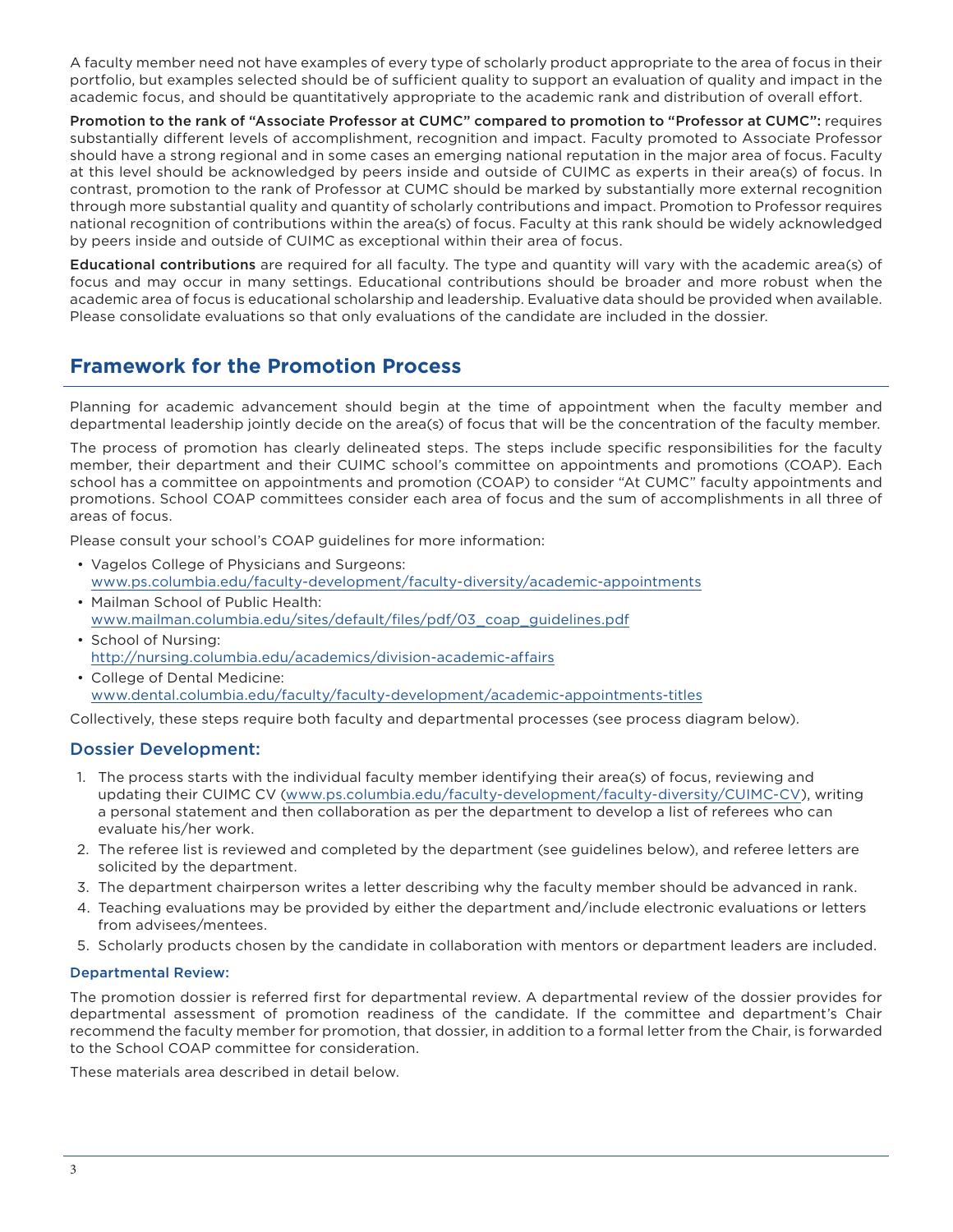#### **Figure 2: The Promotion Process for Faculty with the "At CUMC" Title**

| "at CUMC"<br>Track"                                                                                                                                                                                        | Đ | <b>Dossier Development</b>                                                                                                                             |                                                                                                                                                         | <b>Departmental</b><br><b>Review</b>                | b | <b>School COAP</b><br><b>Review</b>                                           |
|------------------------------------------------------------------------------------------------------------------------------------------------------------------------------------------------------------|---|--------------------------------------------------------------------------------------------------------------------------------------------------------|---------------------------------------------------------------------------------------------------------------------------------------------------------|-----------------------------------------------------|---|-------------------------------------------------------------------------------|
| <b>Faculty Select</b><br>Area(s) of Focus<br>Investigation<br>$\bullet$<br>• Applied Health<br>Care of Public<br><b>Health</b><br>Interventions<br>Science<br>• Educational<br>Scholarship &<br>Leadership |   | Candidate<br>• Updates CV in<br>CUIMC format<br>• Personal<br>Statement<br>• May be asked for<br>referee<br>suggestions<br>• 3-5 scholarly<br>projects | Department<br>• Completes<br>referee list<br>• Solicits referee<br>letters<br>• Developments<br>Chairperson<br>letter<br>• Adds teaching<br>evaluations | Recommendation<br>to school-specific<br><b>COAP</b> |   | Recommendation<br>to the Dean of the<br>School and<br><b>Department Chair</b> |

## **Organizing the Promotion Dossier, Including Qualitative Metrics**

A faculty dossier for consideration for promotion provides the documentation of the quantitative and qualitative value of a faculty member's academic contributions. For example, academic productivity may include accomplishments in one, two or all three areas of focus. Promotion dossiers should define and illustrate the quality, impact, and diversity of the contributions of the candidate to CUIMC and beyond.

## 1. The CUIMC CV

*The CV is a chronological list of academic activities that should also reflect excellence, innovation and enduring impact within CUIMC, the community, the region, national, and international domains.* The CUIMC CV requires a specific format to be followed, and is available at [www.ps.columbia.edu/faculty-development/faculty-diversity/](http://www.ps.columbia.edu/faculty-development/faculty-diversity/CUIMC-CV) [CUIMC-CV](http://www.ps.columbia.edu/faculty-development/faculty-diversity/CUIMC-CV).

*Evaluable quality, impact and dissemination* of academic activities and scholarly products may be clarified by selective, concise annotation of the CV. It should be annotated such that honors, awards, achievements and contributions for all relevant areas of focus are readily apparent to reviewers (internal and external).

## 2. Department Chair Letter

Letters from the department chair(s) should address the faculty member's accomplishment within his or her area(s) of focus, considering accomplishments, impact, importance to the department, special strengths or abilities, and teaching evaluations. Faculty with appointments in more than one department would need a chair's letter from each of those departments or a joint letter signed by all chairs

## 3. Personal Statement

A Personal Statement is required by departments as part of the promotion package. A personal statement, limited to 2-3 pages, should explain the accomplishments that the candidate has made in each of the relevant area(s) of focus. Candidates should summarize accomplishments by area of focus and consider quantity, quality, significance, and impact. Where possible, metrics of accomplishments are useful. Statements should also provide a sense of direction to help in the evaluation of future potential.

The statement should describe both past and ongoing scholarly and educational activities within the area of focus (or foci) in which the faculty member makes the most important academic contributions. These activities should reflect and potentially integrate the content of each area of academic focus contained within the CV.

The Personal Statement allows the candidate to articulate future goals as well, particularly as they are likely to contribute to one's current or emerging reputation as a member of influence within one or more academic communities.

Although the CV provides a chronological record, the Personal Statement provides a narrative from the candidate's perspective of the key contributions by area of focus. Input from mentors, colleagues and/or supervisors can be useful in drafting a personal statement.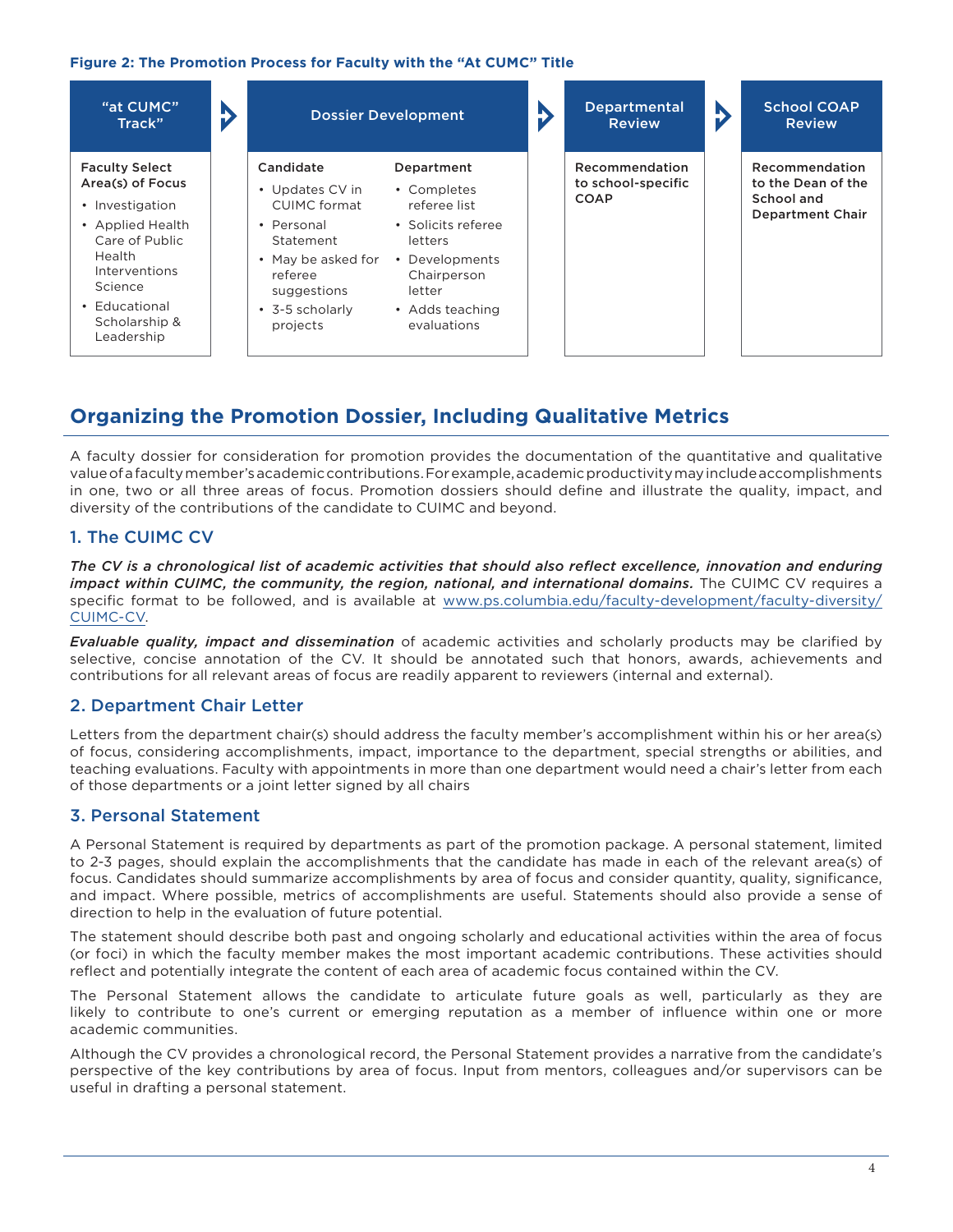#### Points to be covered:

- a. Describe the main area(s) of focus and the themes that flow through your work.
- b. Describe any special education and/or training you have obtained: clinical, education, research, leadership.
- c. Describe your professional accomplishments, leadership and impact by area(s) of focus and how these aspects fit together.
- d. Describe your teaching and mentorship activities, other important educational activities and impact on learners.
- e. Describe ongoing/planned projects that showcase the themes of your work.
- f. Describe your future short- and long-term goals.

#### Area-specific considerations for content of the Personal Statement:

#### • Applied Healthcare/Clinical care/ Public health:

The Personal Statement could include areas of special clinical expertise, program development, quality improvement activities, key outcomes for patients, dissemination of care paradigms, and clinical evaluation data about your performance, role(s) on clinical/quality committees, honors and leadership roles, as well as clinical scholarship.

#### • Educational Leadership and Scholarship:

The Personal Statement should include the major accomplishments that the candidate has made in the educational sphere, including innovations the faculty member has introduced and accomplishments associated with specific roles and responsibilities in education. In addition, the Statement should include overall teaching philosophy or pedagogical approach in these roles, description of the faculty member's primary goals and roles as an educator, contributions within these roles, and how they envision shaping medical education at CUIMC and/or beyond. It should describe the growth in scope as well as variety of educational activities. Accomplishments could include the development of curricular/instructional materials, improvements to training programs and courses, professional education development (e.g., certificate course), print or electronic media of enduring educational materials. Materials to help faculty consider and describe educational activity is available.

#### • Investigation:

The Personal Statement should emphasize the impact of the candidate's research roles. The context and description of the impact of key findings; detail any practice changes that resulted from research findings; innovative models that were used or shared with others, etc. External research support should be mentioned, along with the candidate's role on the project.

#### • Administrative Leadership Roles:

The Personal Statement should also include any substantial contributions faculty make outside of their area(s) of focus. These activities are often recognized by peers and leaders as outstanding and high impact contributions inside and/or outside the institution. They may include leadership roles within the department, Columbia University, hospital, or in professional societies (e.g., service to Committee on Appointments and Promotions (COAP), leadership roles in diversity and inclusion, faculty affairs, faculty development, wellness, compliance, etc.). Such roles may also include professional consultative roles, advocacy roles, and appointments to regional, national, and/or international committees related to administrative roles or the areas of focus.

### 4. Scholarly Products

Identification of 3-5 products is required that are appropriate for the proposed academic rank and area(s) of focus (see section C below). Products should demonstrate 3 qualities:

- 1. quality recognized by peers,
- 2. enduring impact and
- 3. dissemination at local, regional or national levels (depending on rank).

The type of products selected will vary with the area of focus and with academic rank. A faculty member need not have examples of every type of evidence in their dossier, but a sample that supports quality and impact in the area(s) of academic focus, and is quantitatively appropriate to the academic rank should be included. The following types of accomplishments are particularly important and may be annotated.

### 5. Teaching and Educational Activities

Teaching and educational activities are required for all faculty promotion, and could include:

- Direct teaching, in any setting with receipt of learner evaluations
- Mentorship, advising, counseling
- Development of educational syllabi, assessment tools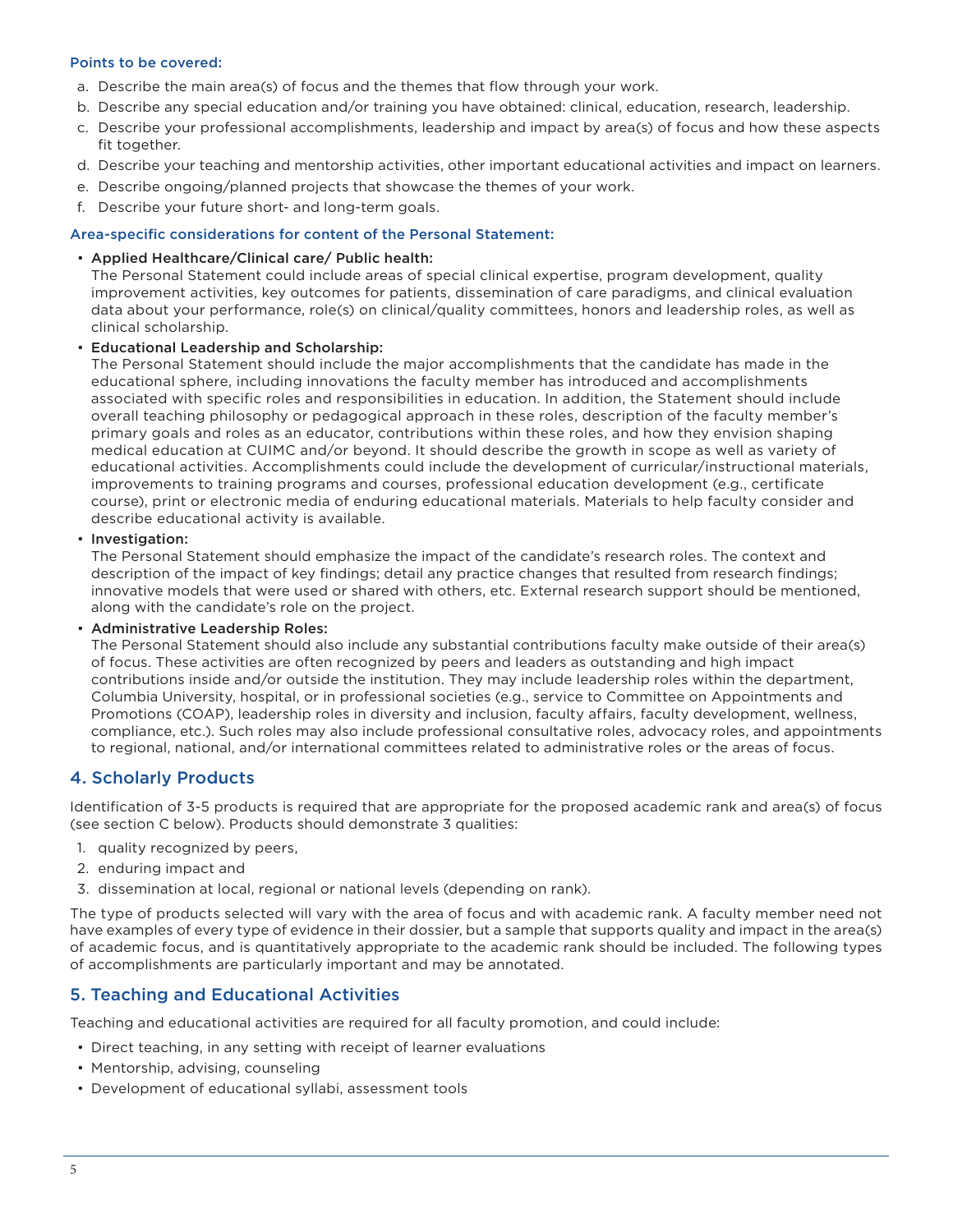Teaching evaluations are required from CUIMC (and previous institutions, if relevant) across the spectrum of learners including outside lectures, students, trainees, professional and the public.Evaluations should be collated by a process that is independent of the teaching faculty member. More extensive teaching evaluations are generally required for those in the Educational Leadership and Scholarship area of focus.

## 6. Referee Letters

Letters recommending promotion should come from at least 10 (and no more than 15) referees. Table 1

delineates the number of required referee letters, by rank and primary area of focus.

- A limited number of letters can be submitted from candidate's home department (depending on rank of applicant—see Table 1)
- Letters from CUIMC faculty outside of candidate's home department as appropriate
- Letters from outside CUIMC that attest to candidate's reputation

### **Table 1: Referee Letters for the "At CUMC" Title Track**

|                        | <b>Investigator</b>                                                           | <b>Applied Health</b>                                                                                            | <b>Education</b>                                                                                  |
|------------------------|-------------------------------------------------------------------------------|------------------------------------------------------------------------------------------------------------------|---------------------------------------------------------------------------------------------------|
| Associate<br>Professor | Emerging regional<br>reputation<br>At least 5 letters<br>from outside CU      | Expertise beyond dept.<br>(CUIMC & emerging<br>regional)<br>At least 3 letters<br>from outside CU                | Expertise beyond dept.<br>(CUIMC & emerging<br>regional)<br>At least 3 letters<br>from outside CU |
| Professor              | National/International<br>reputation<br>At least 5 letters<br>from outside CU | National presence<br>(participation at national<br>level in discipline)<br>At least 4 letters<br>from outside CU | National educational<br>presence<br>At least 4 letters<br>from outside CU                         |

A standardized template for solicitation of referee letters to be used by departments is available to departments. Additionally,

- Referees must be at equal or higher academic rank to the proposed rank
- Referees should be asked to specifically comment on quality and enduring impact of the faculty member's work *in the area(s) of focus*
- Letters from former mentees: former trainees, former students/post-docs, advisees, could be invited to write letters to evaluate teaching, mentoring, advising
- Referees from outside Columbia:
	- x May include collaborators with the candidate for the past five years who can attest to their contributions (no more than 2 letters)
	- x If the referee is from outside of academics, their position should be equivalent to or higher than the rank to which the applicant is applying

## **Characteristics and Scholarly Products by Areas of Focus**

These lists are intended to be thorough but may not be all-encompassing as very unique activities may not be captured.

## Applied Healthcare/Clinical Care/Public Health

The scholarship of application of clinical or public health sciences consists of the interaction between knowledge and its practical use, shifting theory to practice and practice to theory. Translation of evidence to practice are examples of the scholarship of applied health sciences and public health sciences.This emphasizes the scholarly application of knowledge in three domains: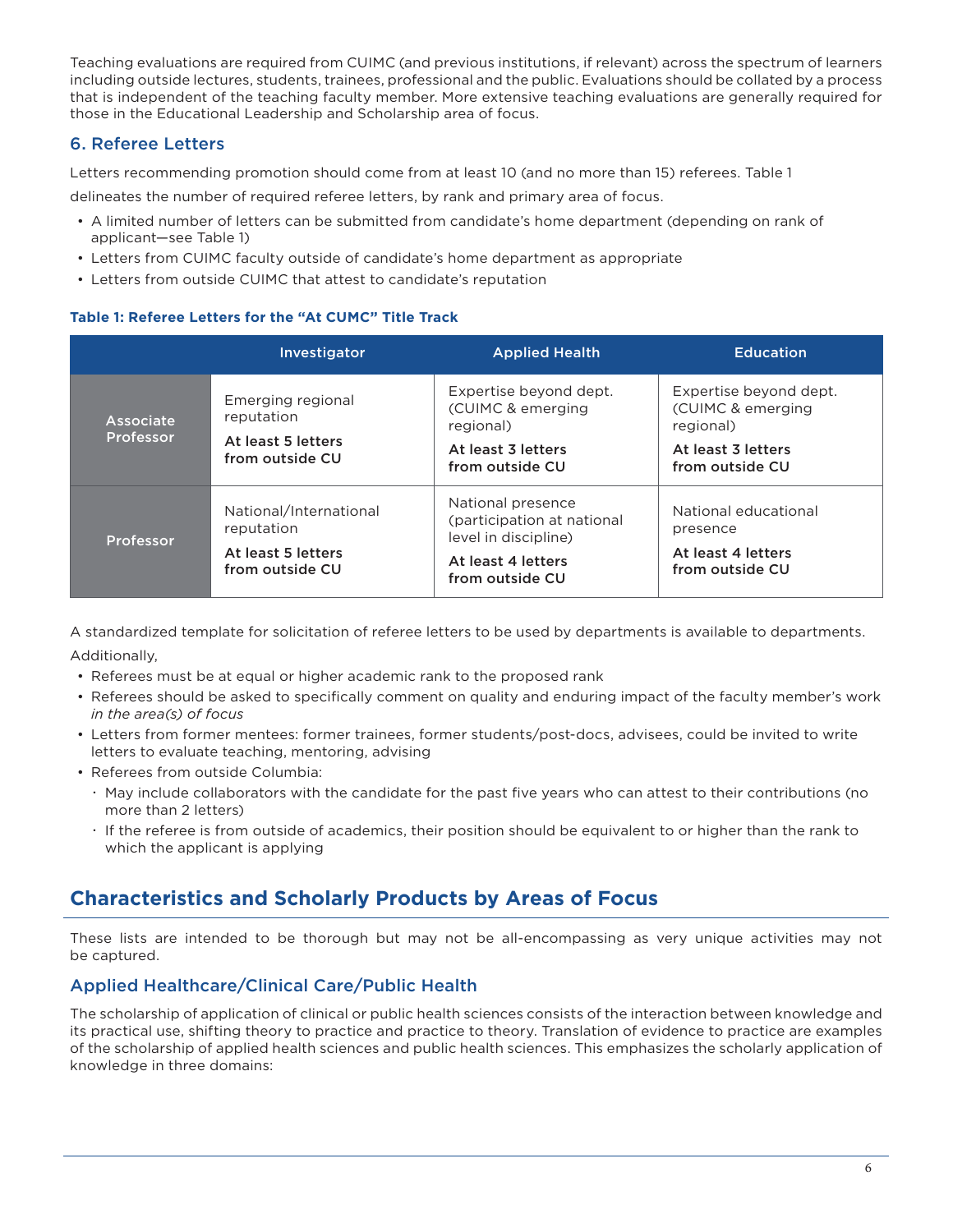- Providing care
- Developing/implementing clinical programs
- Developing/implementing clinical programs used by others

#### Academic activities might include:

- a. Recognition of expertise in areas of clinical or public health
- b. Program development, quality improvement activities
- c. Key outcomes for patients or populations, dissemination of care paradigms
- d. Clinical evaluation data about your performance
- e. Role(s) on clinical/ quality committees and leadership roles
- f. Clinical distinction relevant to innovative clinical programs
- g. Membership in the Academy of Clinical Excellence (ACE)

#### Scholarly products might include:

- a. Scholarship:
	- Guidelines, reviews, quality assurance, quality improvement (QA/QI)
	- Awards/grants for clinical or public health programs
	- Publications—clinical (e.g., case reports), reviews, treatment guidelines, chapters in textbooks or monographs, professional presentations at meetings or grand rounds
- b. Development and/or implementation of new clinical programs and innovation in areas that are valued by patients and/or colleagues and recognized as important, e.g., a novel, highly specialized or interdisciplinary program or approach to patient care
- c. Appointment to division chief and other internal leadership roles (i.e., departmental or hospital-based)
- d. Establishment of quality improvements or systems-based changes that result in enhancement of the care provided to patients. Programs that would change the scope and/or nature of practice or problem- solving– e.g., quality improvement initiative, improved usability and impact using medical records, patient safety.
- e. Peer recognition as a health care professional delivering high quality care and/or related patient services
	- x e.g., evidence for an excellent reputation as an authority, or exemplary clinical leadership in a clinical area within CUIMC, the region and/or nationally. Measures could be the assessment of:
	- Clinical acumen or authority generally or in specific area(s), diverse content and metrics
	- Clinical impact or leadership from unique service, interdisciplinary, innovation
	- Disseminating novel approach/treatment/procedure
	- Leadership in team-building for the organization or provision of care or interventions
	- External peer recognition
- f. Excellence in the scholarship of practice, as well as publications and invited presentations: demonstration of dissemination of peer reviewed data and expertise in the form of invited presentations (e.g., Grand Rounds), clinical practice guidelines, seminars, digital media, simulations, small group activities with peer reviewed data, and internal benchmarking.
	- Invited lectures, demonstrations, workshops or panel discussions regarding clinical care
- g. Service to the community, such as the CUIMC community, public service or community health. Activities could include:
	- Programmatic activities for improved population health status or health information
	- Participation or leading outreach to the general public, patients, providers

Scholarly products that would be appropriate include publications, including case reports, expert consensus statements, policy statements, recognition based upon activities that impact practice paradigms and patient or population outcomes. Many such products are listed above. Additional products may include:

- a. Practice or policy development
	- Innovative public health program with evidence of impact
	- Innovative clinical program/influence on clinical practice w evidence of impact
	- Innovative treatment program with evidence of impact
	- Public health policy/interventions development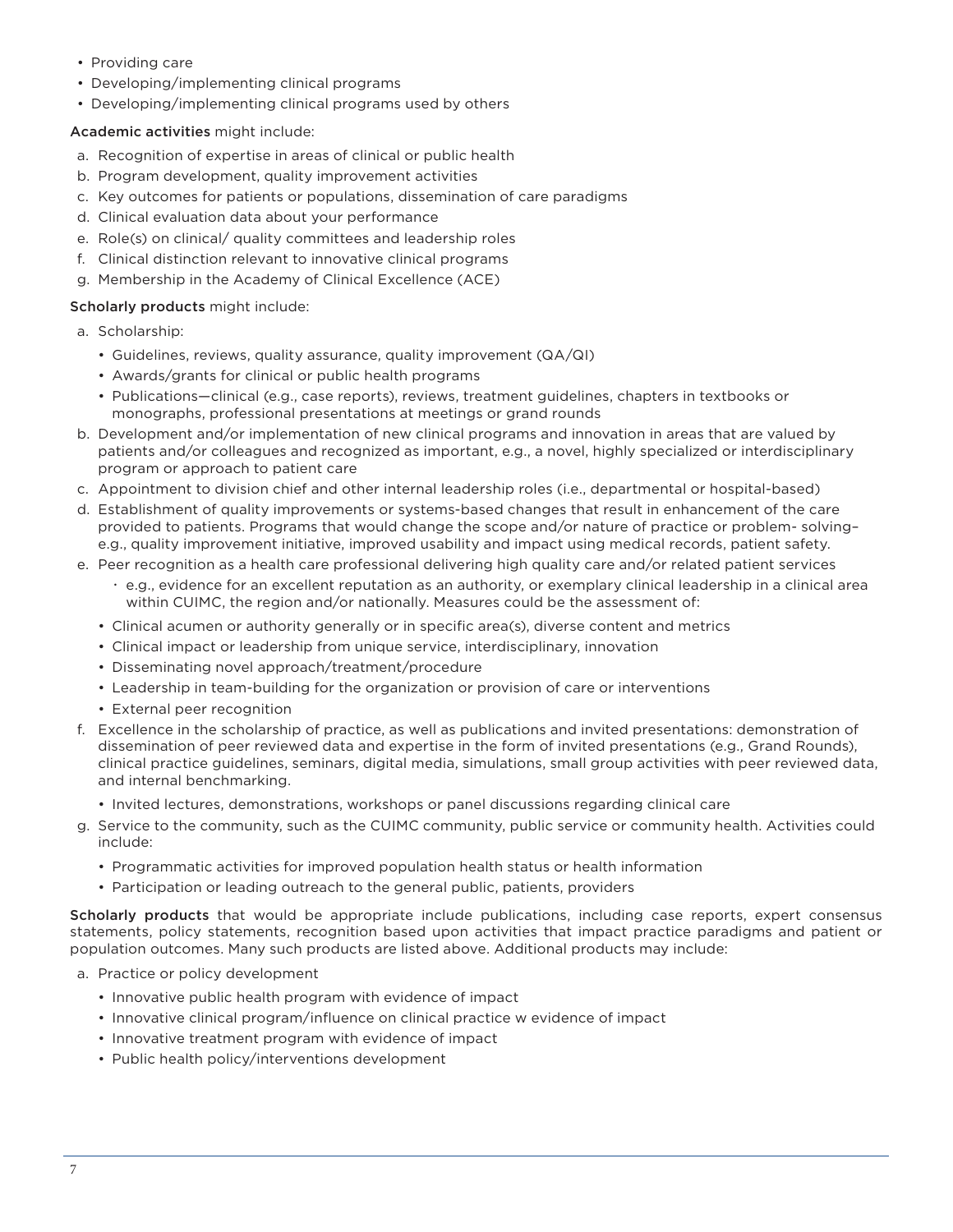- b. Global programs for health, public health
	- Development, implementation and evaluation of public health interventions
	- Provide education/prevention/care to underserved populations globally
	- Strengthening local capacity to provide quality health care

### Educational Scholarship and Leadership:

Those with a focus in educational leadership would have accomplishments, including leadership, innovation and accomplishment associated with specific roles and responsibilities in education. In this area, leadership roles and positive teaching evaluations are essential. This area of scholarship emphasizes the interdependence of theory, research, and practice in three related domains:

- Direct involvement in the process of promoting learning
- Support of infrastructure needed for learning
- Development of products used by others in learning

Academic domains that may demonstrate excellence, experience, and evidence of leadership and engagement in areas of medical education are:

- a. Direct teaching
- b. Precepting or supervising
- c. Instructional development and curricular design
- d. Advising and mentorship
- e. Educational administration
- f. Educational research or publication
- g. Development of educational theory or practice
- h. Performance assessments
- i. Membership in the Apgar Academy of Medical Educators

The value of individual faculty accomplishments within the domains of the educator area of focus vary.Evidence of quantity tends to be countable units such as contact hours, number of learners, numbers of pages, and so forth. Evidence of quality tends to be based on learner or peer perceptions of process (i.e., learner ratings of teaching) or the degree to which objectives were achieved (i.e., student test scores).Evidence of scholarship is based on peer review and subsequent inclusion of the methods and/or outputs into a 'shared understanding' within meaningful communities of practice. These communities can be local (e.g., local residency program directors), regional (e.g., geographically based subgroups within a professional society), national or international (interest group within a professional society).

#### Academic activities might include:

Involvement in the process of learning, support of the infrastructure needed for learning, or development of novel ways to provide educational products used for learning:

- Teaching in courses for, precepting or mentoring of students, trainees (residents, fellows) or faculty
- Educational investigation
- Key roles in the development and dissemination of innovative methodologies or materials for reaching or assessment that have impact at internal, regional, national or international levels
- Key roles focused on educational guidelines, policy or practice
- Educational service for institutional, local, regional, national or international venues
- Visiting lectureships
- Preparing or administering knowledge or performance assessments
- Course development and leadership at CUIMC or nationally
- Curricular development and leadership at CUIMC or nationally
- Leadership on education governance committees and task forces
- Involvement on local, regional or national committees that set curriculum guidelines/standards

Scholarly products could include the development of educational products used for learning, documentation of educational investigation or innovation or development of the theory or infrastructure of teaching and learning. Products could be in print, electronic or simulation formats with recognizable quality and enduring impact:

• Development of new curricular or instructional materials, improvements to training programs and courses, professional education development (e.g., certificate course), educational materials, case or simulation scenarios, image libraries, novel education methodology or assessment tools